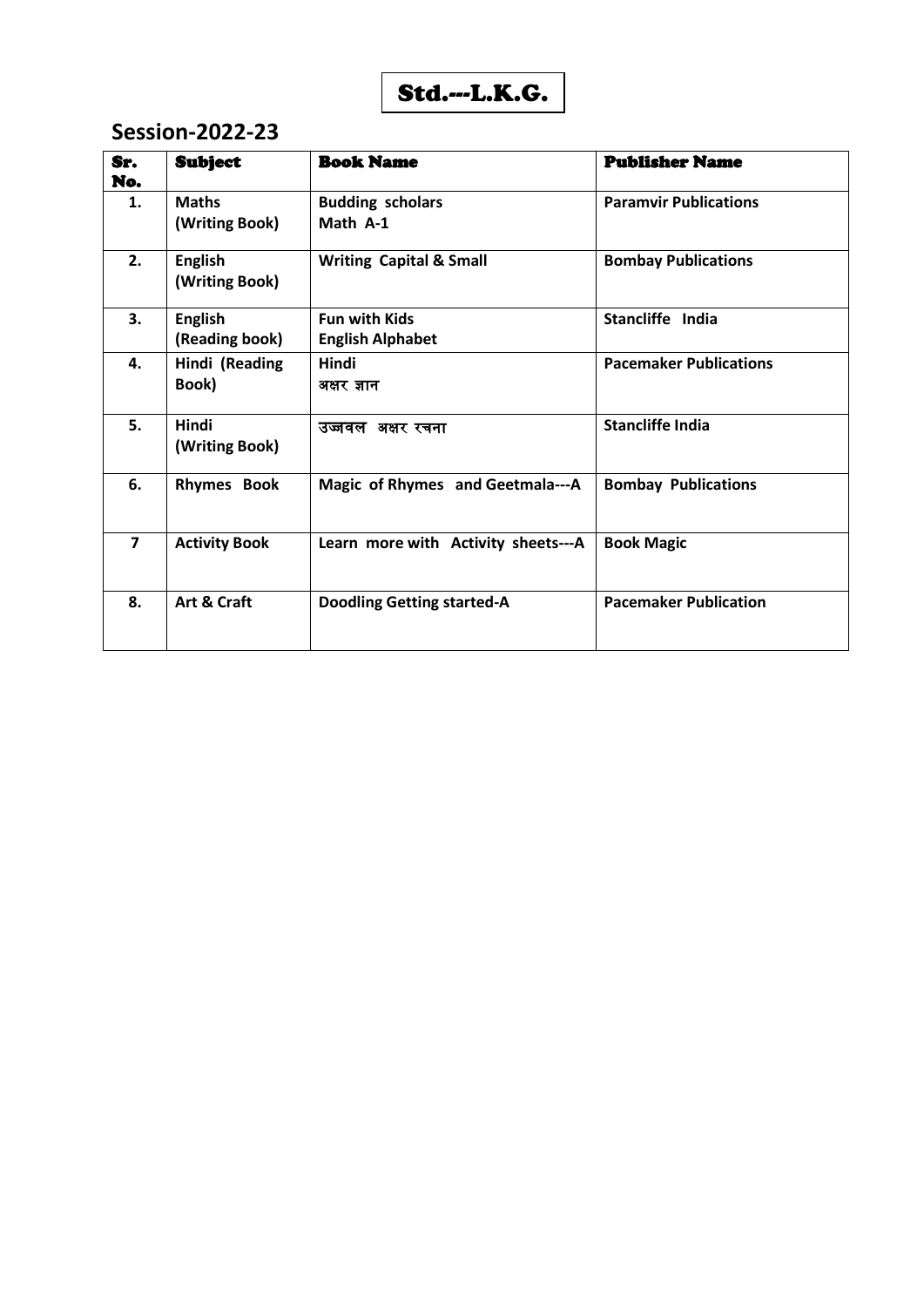

| Sr. No. | <b>Subject</b>                    | <b>Book Name</b>                               | <b>Publisher Name</b>          |
|---------|-----------------------------------|------------------------------------------------|--------------------------------|
| 1.      | <b>Maths</b><br>(Writing)         | <b>Enjoy with Maths</b><br><b>Pre Primer</b>   | <b>Stancliffe India</b>        |
| 2.      | English (Writing)                 | and small Writing<br>Capital<br><b>Cursive</b> | <b>Bombay Publications</b>     |
| 3.      | <b>English (Reading)</b>          | <b>English Pre-Primer</b>                      | <b>Mind Maker Publications</b> |
| 4.      | Hindi (Writing)                   | Whiz Kids<br>Hindi<br><b>Shabad</b>            | <b>Pacemaker Publications</b>  |
| 5.      | Hindi (Reading)                   | <b>Shabad Gyan</b>                             | <b>Pacemaker Publications</b>  |
| 6.      | G.K.                              | <b>Picture Gallery</b>                         | <b>Bombay Publications</b>     |
| 7.      | Art & Craft                       | <b>Doodling Getting started-B</b>              | <b>Pacemaker Publication</b>   |
| 8.      | Learn more with<br>activity shuts |                                                | <b>Book magic</b>              |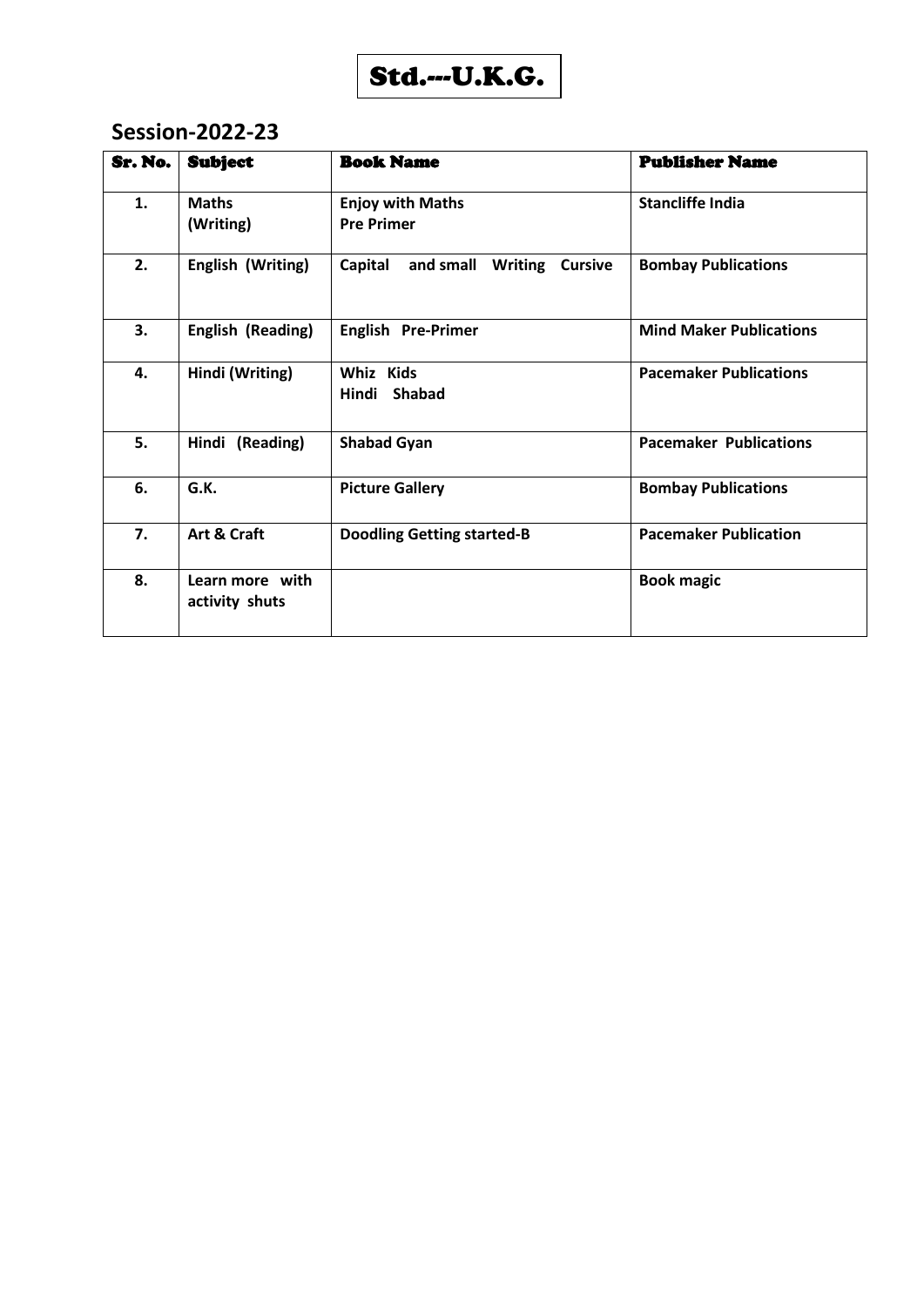

| Sr. No. | <b>Subject</b> | <b>Book Name</b>                                               | <b>Publisher Name</b>                                         |
|---------|----------------|----------------------------------------------------------------|---------------------------------------------------------------|
| 1.      | <b>Maths</b>   | <b>Candid Interactive Mathematics</b>                          | <b>Evergreen Publications</b><br>(India) Ltd.                 |
| 2.      | <b>E.V.S.</b>  | Live With Nature                                               | Prachi [India] Pvt. Ltd.                                      |
| 3.      | <b>English</b> | <b>New Images Next</b>                                         | <b>Pearson India</b>                                          |
|         |                | <b>Talk English Listening and Speaking</b><br>Conversation - 1 | <b>Kid's World Educational</b><br><b>Books</b>                |
|         |                | Spark English Assignments - 1                                  | <b>Balsam Publishing</b>                                      |
| 4.      | Hindi          | अनुपम हिंदी प्र्वेश्का                                         | <b>Kid's Publication</b>                                      |
| 5.      | Punjabi        |                                                                |                                                               |
| 6.      | Comp.          | <b>Click Code Connect</b>                                      | <b>Pearson India</b>                                          |
| 7.      | G.K.           | <b>New Know and Grow with Derek</b>                            | <b>Pearson India</b>                                          |
| 8.      | Art &<br>Craft | HandiWorks - My Art and Craft Book                             | <b>Bharati Bhawan Publishers &amp;</b><br><b>Distributors</b> |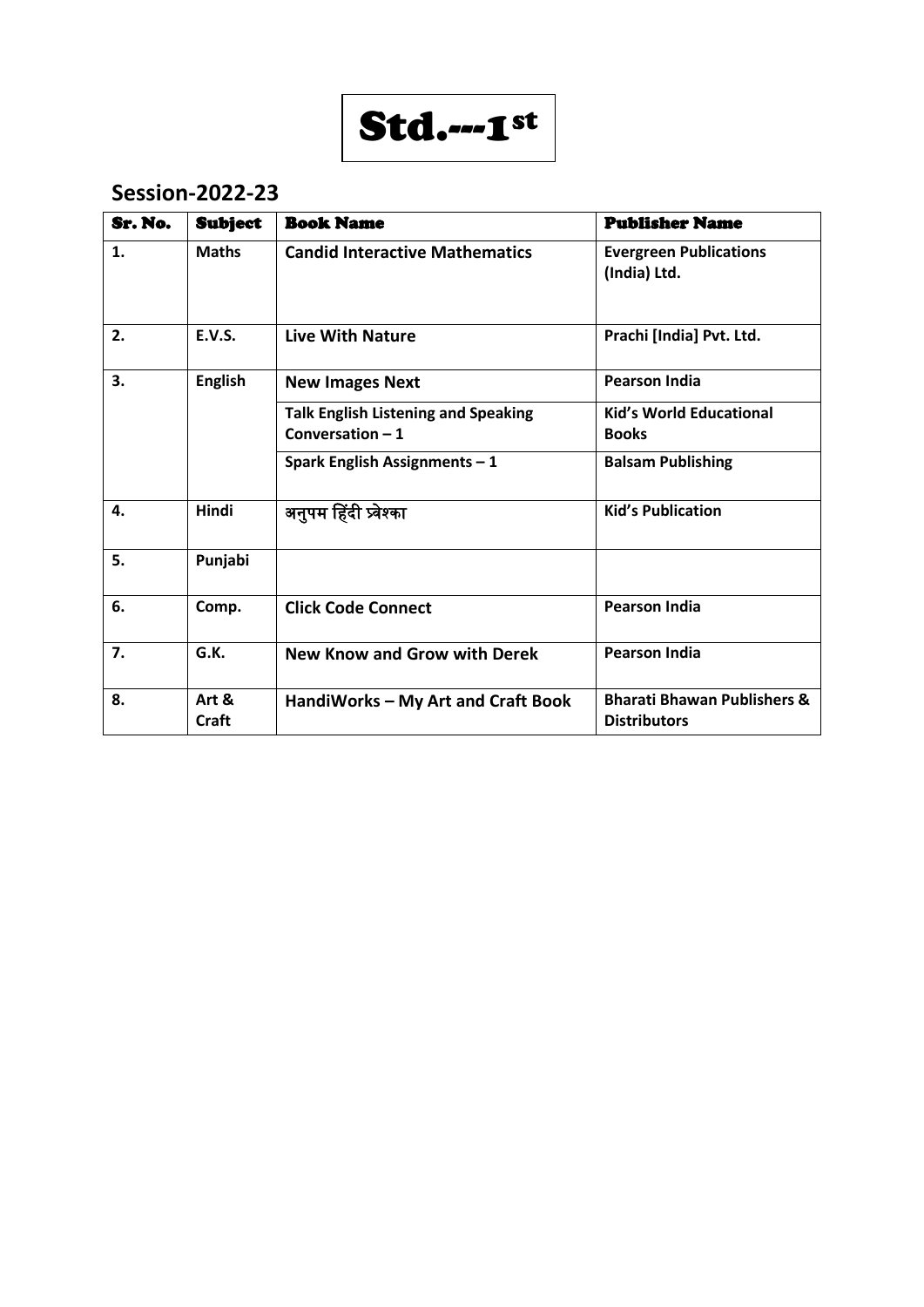

| Sr. No. | <b>Subject</b> | <b>Book Name</b>                                                | <b>Publisher Name</b>                                         |
|---------|----------------|-----------------------------------------------------------------|---------------------------------------------------------------|
| 1.      | <b>Maths</b>   | <b>Candid Interactive Mathematics</b>                           | <b>Evergreen Publications (India) Ltd.</b>                    |
| 2.      | <b>E.V.S.</b>  | <b>Live With Nature</b>                                         | Prachi [India] Pvt. Ltd.                                      |
| 3.      | <b>English</b> | <b>New Images Next</b>                                          | <b>Pearson India</b>                                          |
|         |                | <b>Talk English Listening and Speaking</b><br>Conversation $-2$ | <b>Kid's World Educational Books</b>                          |
|         |                | Spark English Assignments - 2                                   | <b>Balsam Publishing</b>                                      |
| 4.      | Punjabi        | ਨਵ ਅਮਰਦੀਪ ਪੰਜਾਬੀ ਪਾਠ-ਮਾਲਾ-0                                     | ਐਵਰਗ੍ਰੀਨ ਪ੍ਰਕਾਸ਼ਨ (ਇੰਡੀਆ) ਲਿਮਿਟੇਡ                             |
| 5.      | <b>Hindi</b>   | रिम-झिम – 2                                                     | <b>NCERT</b>                                                  |
| 6.      | Comp.          | <b>Click Code Connect</b>                                       | <b>Pearson India</b>                                          |
| 7.      | G.K.           | New Know and Grow with Derek                                    | <b>Pearson India</b>                                          |
| 8.      | Art & Craft    | HandiWorks - My Art and Craft<br><b>Book</b>                    | <b>Bharati Bhawan Publishers &amp;</b><br><b>Distributors</b> |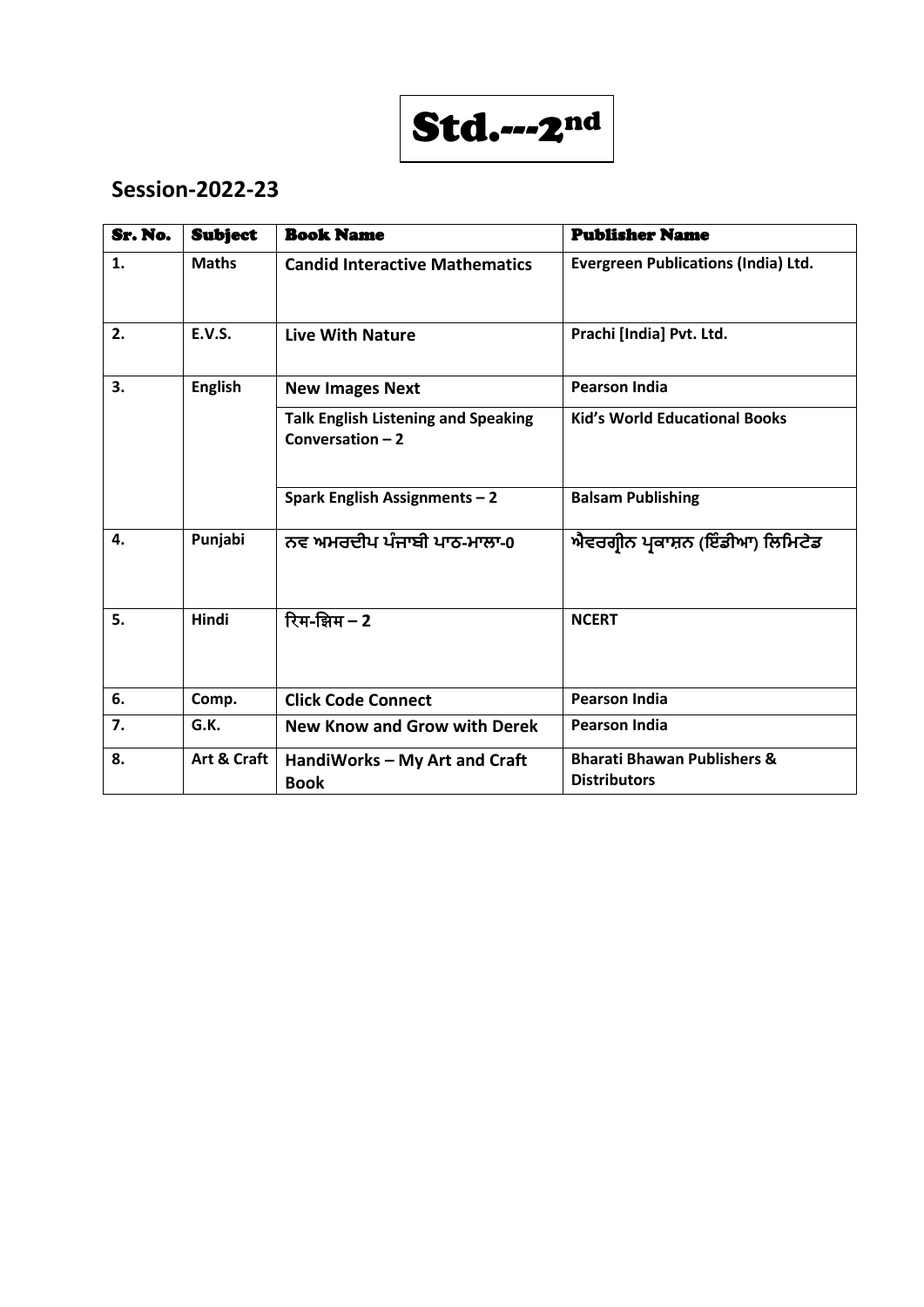# Std.---3rd

| Sr. No.                 | <b>Subject</b> | <b>Book Name</b>                                                | <b>Publisher Name</b>                                         |
|-------------------------|----------------|-----------------------------------------------------------------|---------------------------------------------------------------|
| 1.                      | <b>Maths</b>   | <b>Candid Interactive Mathematics - 3</b>                       | <b>Evergreen Publications (India) Ltd.</b>                    |
| 2.                      | <b>Science</b> | New Science Ahead $-3$                                          | <b>Orient BlackSwan</b>                                       |
| $\overline{\mathbf{3}}$ | <b>E.V.S.</b>  | <b>Environment Studies---3</b>                                  | <b>NCERT</b>                                                  |
| 4                       | <b>English</b> | New Images Next $-3$                                            | <b>Pearson India</b>                                          |
|                         |                | <b>Talk English Listening and Speaking</b><br>Conversation $-3$ | <b>Kid's World Educational Books</b>                          |
|                         |                | <b>Practice Papers English Worksheets---</b><br>3               | <b>Evergreen Publications (India) Ltd.</b>                    |
| 5                       | Punjabi        | ਕੈਂਡਿਡ - ਰੋਣਕ ਪੰਜਾਬੀ ਪਾਠ-ਪੁਸਤਕ – 3                              | ਐਵਰਗਰੀਨ ਪਬਲੀਕੇਸ਼ਨਜ਼ (ਇੰਡੀਆ)                                   |
|                         |                |                                                                 | ਲਿਮਟਿਡ                                                        |
|                         |                | ਕੈੰਡਿਡ - ਪੰਜਾਬੀ ਵਿਆਕਰਨ ਅਤੇ ਲੇਖ                                  | ਐਵਰਗਰੀਨ ਪਬਲੀਕੇਸ਼ਨਜ਼ (ਇੰਡੀਆ)                                   |
|                         |                | ਰਚਨਾ $-3$                                                       | ਲਿਮਟਿਡ                                                        |
| 6                       | Hindi          | रिम-झिम – 3                                                     | <b>NCERT</b>                                                  |
|                         |                | भाषा अधिगम एवं व्याकरण – 3                                      | प्राची (इंडिया) प्रा. लिमिटेड                                 |
| 7.                      | Comp.          | Click Code Connect - 3                                          | <b>Pearson India</b>                                          |
| 8.                      | G.K.           | New Know and Grow with Derek -<br>$\overline{\mathbf{3}}$       | <b>Pearson India</b>                                          |
| 9.                      | Art & Craft    | HandiWorks - My Art and Craft<br>Book - 3                       | <b>Bharati Bhawan Publishers &amp;</b><br><b>Distributors</b> |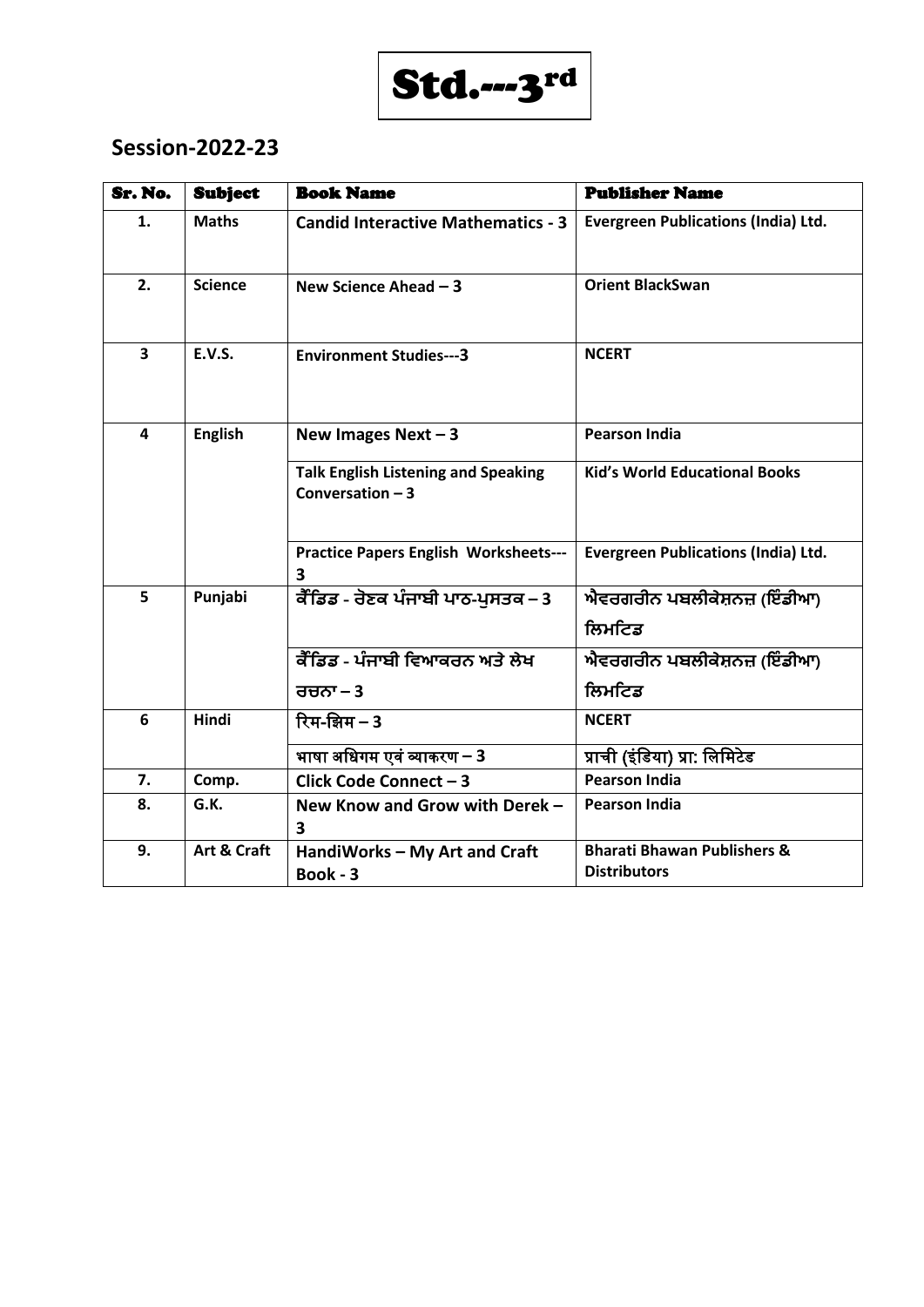Std.---4th

| Sr. No. | <b>Subject</b>        | <b>Book Name</b>                                                | <b>Publisher Name</b>                                         |  |
|---------|-----------------------|-----------------------------------------------------------------|---------------------------------------------------------------|--|
| 1.      | <b>Maths</b>          | <b>Candid Interactive Mathematics - 4</b>                       | <b>Evergreen Publications (India) Ltd.</b>                    |  |
| 2.      | <b>Science</b>        | New Science Ahead $-4$                                          | <b>Orient BlackSwan</b>                                       |  |
| 3.      | <b>E.V.S.</b>         | <b>Environment Studies---4</b>                                  | <b>NCERT</b>                                                  |  |
| 4.      | <b>English</b>        | New Images Next $-4$                                            | <b>Pearson India</b>                                          |  |
|         |                       | <b>Talk English Listening and Speaking</b><br>Conversation $-4$ | <b>Kid's World Educational Books</b>                          |  |
|         |                       | <b>Practice Papers English Worksheets---4</b>                   | <b>Evergreen Publications (India) Ltd.</b>                    |  |
| 5.      | Punjabi               | ਕੈਂਡਿਡ - ਰੋਣਕ ਪੰਜਾਬੀ ਪਾਠ-ਪੁਸਤਕ – 4                              | ਐਵਰਗਰੀਨ ਪਬਲੀਕੇਸ਼ਨਜ਼ (ਇੰਡੀਆ)<br>ਲਿਮਟਿਡ                         |  |
|         |                       | <u>ਕੈੱਡਿਡ - ਪੰਜਾਬੀ ਵਿਆਕਰਨ ਅਤੇ ਲੇਖ ਰਚਨਾ</u>                      | ਐਵਰਗਰੀਨ ਪਬਲੀਕੇਸ਼ਨਜ਼ (ਇੰਡੀਆ)                                   |  |
|         |                       | $-4$                                                            | ਲਿਮਟਿਡ                                                        |  |
| 6.      | Hindi                 | रिम-झिम - 4                                                     | <b>NCERT</b>                                                  |  |
|         |                       | भाषा अधिगम एवं व्याकरण – 4                                      | प्राची (इंडिया) प्रा: लिमिटेड                                 |  |
| 7.      | Comp.                 | Click Code Connect-4                                            | <b>Pearson India</b>                                          |  |
| 8.      | G.K.                  | New Know and Grow with Derek - 4                                | <b>Pearson India</b>                                          |  |
| 9.      | Art &<br><b>Craft</b> | HandiWorks - My Art and Craft Book<br>$-4$                      | <b>Bharati Bhawan Publishers &amp;</b><br><b>Distributors</b> |  |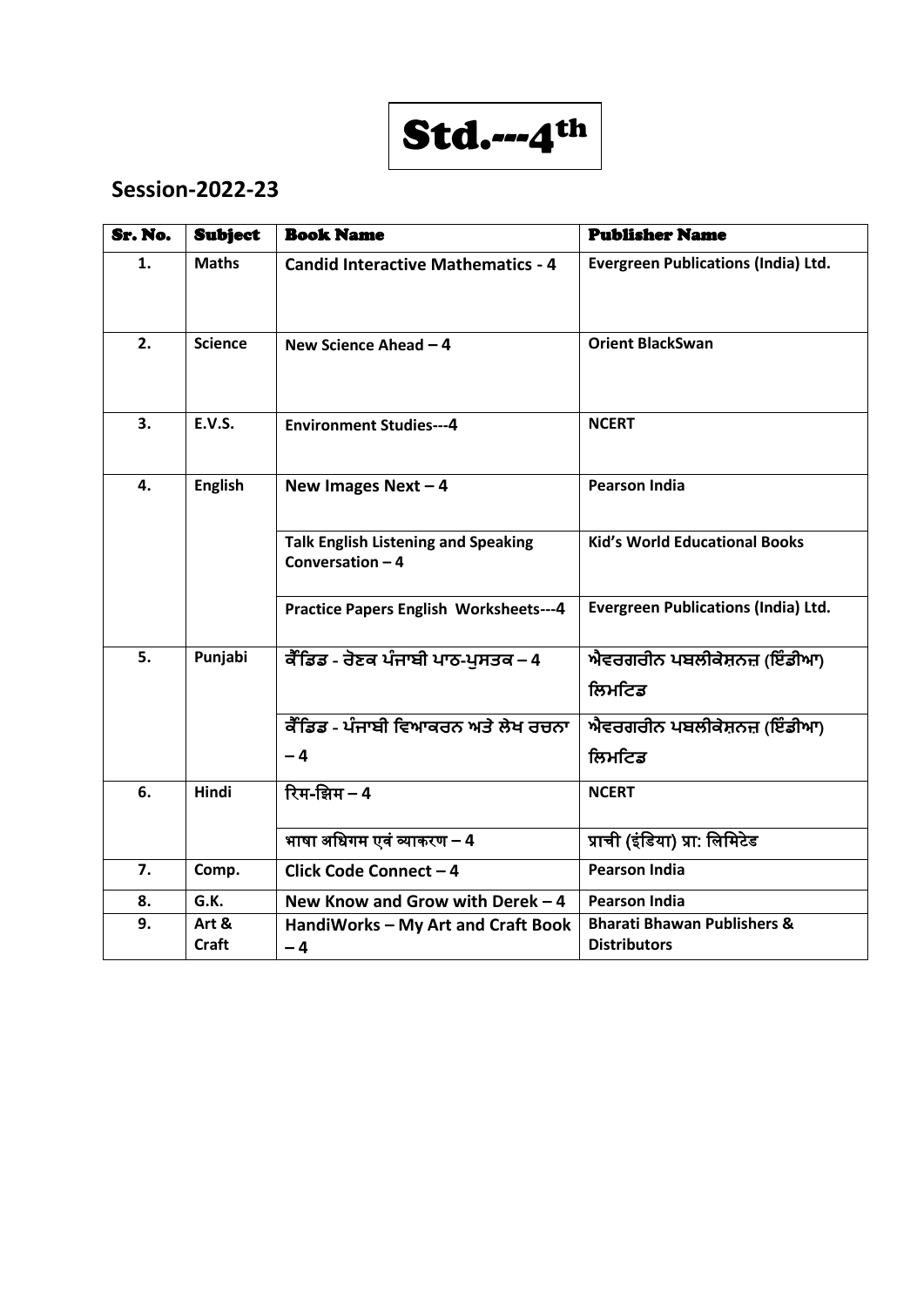

| Sr. No. | <b>Subject</b> | <b>Book Name</b>                                                | <b>Publisher Name</b>                                         |
|---------|----------------|-----------------------------------------------------------------|---------------------------------------------------------------|
| 1.      | <b>Maths</b>   | <b>Candid Interactive Mathematics - 5</b>                       | <b>Evergreen Publications (India) Ltd.</b>                    |
| 2.      | <b>Science</b> | New Science Ahead $-5$                                          | <b>Orient BlackSwan</b>                                       |
| 3.      | <b>E.V.S.</b>  | <b>Environment Studies---5</b>                                  | <b>NCERT</b>                                                  |
| 4.      | <b>English</b> | New Images Next $-5$                                            | <b>Pearson India</b>                                          |
|         |                | <b>Talk English Listening and Speaking</b><br>Conversation $-5$ | <b>Kid's World Educational Books</b>                          |
|         |                | <b>Practice Papers English Worksheets---5</b>                   | <b>Evergreen Publications (India) Ltd.</b>                    |
| 5.      | Punjabi        | ਕੈਂਡਿਡ - ਰੋਣਕ ਪੰਜਾਬੀ ਪਾਠ-ਪੁਸਤਕ – 5                              | ਐਵਰਗਰੀਨ ਪਬਲੀਕੇਸ਼ਨਜ਼ (ਇੰਡੀਆ)                                   |
|         |                |                                                                 | ਲਿਮਟਿਡ                                                        |
|         |                | ਕੈੰਡਿਡ - ਪੰਜਾਬੀ ਵਿਆਕਰਨ ਅਤੇ ਲੇਖ ਰਚਨਾ –                           | ਐਵਰਗਰੀਨ ਪਬਲੀਕੇਸ਼ਨਜ਼ (ਇੰਡੀਆ)                                   |
|         |                | 5                                                               | ਲਿਮਟਿਡ                                                        |
| 6.      | Hindi          | रिम-झिम – 5                                                     | <b>NCERT</b>                                                  |
|         |                | भाषा अधिगम एवं व्याकरण – 5                                      | प्राची (इंडिया) प्रा: लिमिटेड                                 |
| 7.      | Comp.          | Click Code Connect - 5                                          | <b>Pearson India</b>                                          |
| 8.      | G.K.           | New Know and Grow with Derek $-5$                               | <b>Pearson India</b>                                          |
| 9.      | Art & Craft    | HandiWorks - My Art and Craft Book -<br>5                       | <b>Bharati Bhawan Publishers &amp;</b><br><b>Distributors</b> |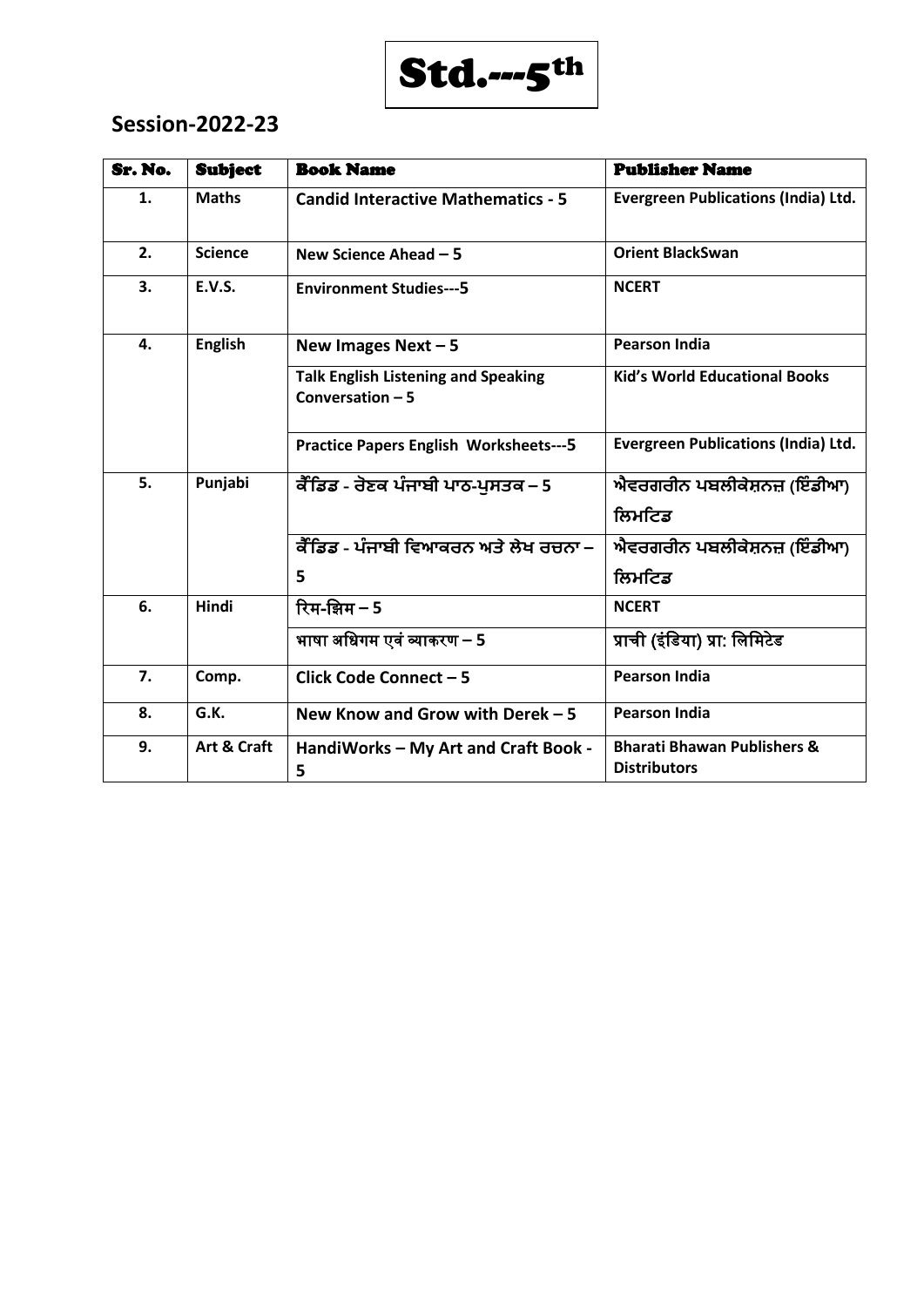

| Sr. No. | <b>Subje</b><br>ct    | <b>Book Name</b>                                      | <b>Publisher Name</b>                          |
|---------|-----------------------|-------------------------------------------------------|------------------------------------------------|
| 1.      | <b>Maths</b>          | <b>Candid Interactive Mathematics - 6</b>             | <b>Evergreen Publications</b><br>(India) Ltd.  |
|         |                       | Candid - Laboratory Manual in Mathematics - 6         | <b>Evergreen Publications</b><br>(India) Ltd.  |
| 2.      | <b>Science</b>        | New Science Ahead $-6$                                | <b>Orient BlackSwan</b>                        |
|         |                       | Candid - Lab Manual in Science - 6                    | <b>Evergreen Publication</b><br>(India) Ltd.   |
| 3.      | S.S.                  | Social Studies $-6$                                   | <b>NCERT</b>                                   |
|         |                       | Map Reflection $-6$                                   | Prachi [India] Pvt. Ltd.                       |
| 4.      | <b>English</b>        | New Images Next $-6$                                  | <b>Pearson India</b>                           |
|         |                       | Talk English Listening and Speaking Conversation $-6$ | <b>Kid's World Educational</b><br><b>Books</b> |
|         |                       | <b>Practice Papers English Worksheets---6</b>         | <b>Evergreen Publications</b><br>(India) Ltd.  |
| 5.      | Punjabi               | ਕੈੰਡਿਡ - ਨਿੱਕੀਆਂ ਕਣੀਆਂ ਪੰਜਾਬੀ ਪਾਠ ਪੁਸਤਕ – 6           | ਐਵਰਗਰੀਨ ਪਬਲੀਕੇਸ਼ਨਜ਼<br>(ਇੰਡੀਆ) ਲਿਮਟਿਡ          |
|         |                       | <u>ਕੈੰਡਿਡ - ਪੰਜਾਬੀ ਵਿਆਕਰਨ ਅਤੇ ਲੇਖ ਰਚਨਾ – 6</u>        | ਐਵਰਗਰੀਨ ਪਬਲੀਕੇਸ਼ਨਜ਼<br>( <b>ਇੰਡੀਆ</b> ) ਲਿਮਟਿਡ |
| 6.      | <b>Hindi</b>          | बलराम कथा और बसंत - 6                                 | <b>NCERT</b>                                   |
|         |                       | भाषा अधिगम एवं व्याकरण – 6                            | प्राची (इंडिया) प्रा: लिमिटेड                  |
| 7.      | Comp.                 | Click Code Connect - 6                                | <b>Pearson India</b>                           |
| 8.      | G.K.                  | New Know and Grow with Derek $-6$                     | <b>Pearson India</b>                           |
| 9.      | Art &<br><b>Craft</b> | Art Skills $-6$                                       | <b>Kid's World Educational</b><br><b>Books</b> |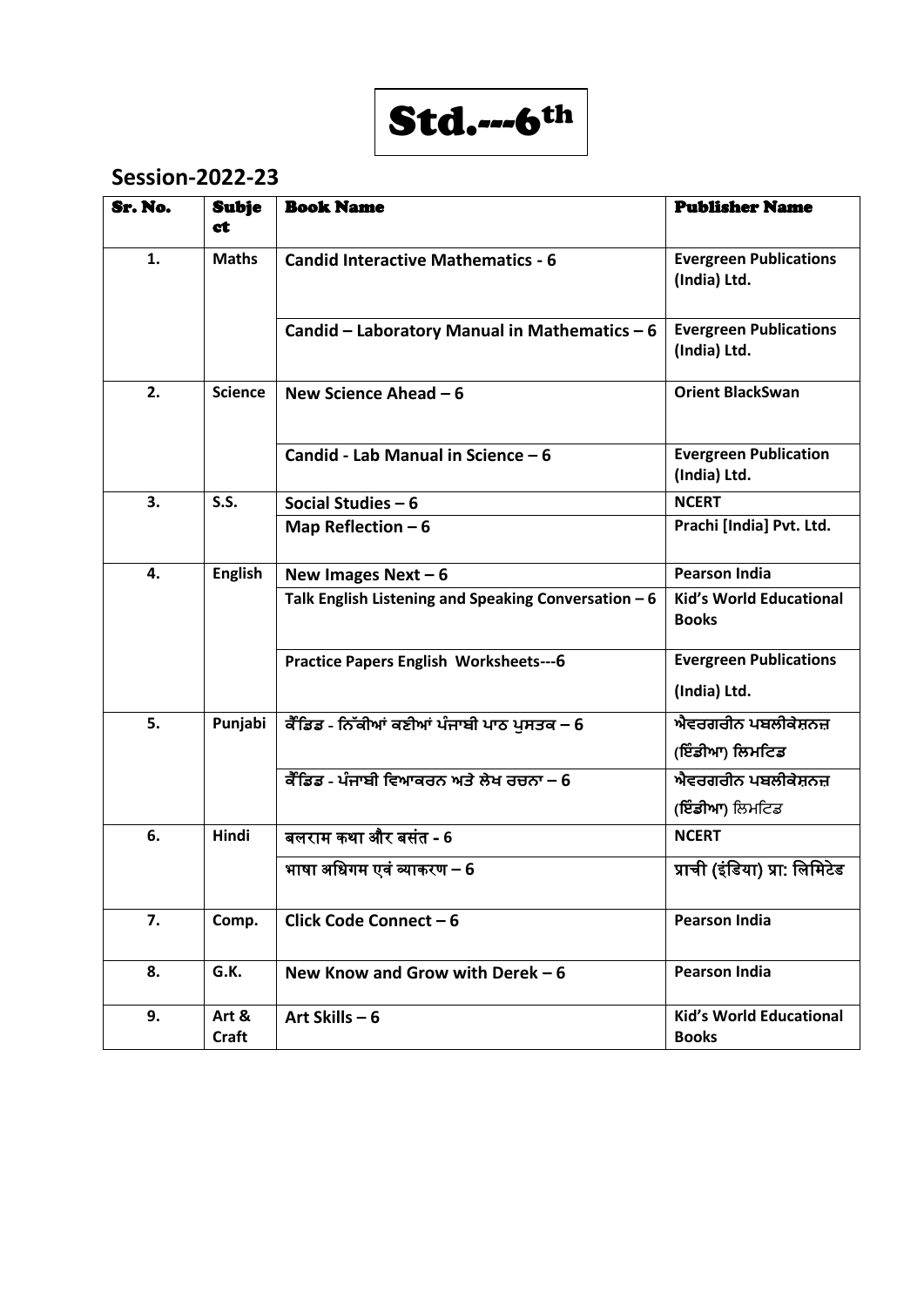

| Sr. No. | <b>Subject</b>        | <b>Book Name</b>                                        | <b>Publisher Name</b>                          |
|---------|-----------------------|---------------------------------------------------------|------------------------------------------------|
| 1.      | <b>Maths</b>          | Candid Interactive Mathematics - 7                      | <b>Evergreen Publications</b><br>(India) Ltd.  |
|         |                       | Candid - Laboratory Manual in Mathematics -<br>7        | <b>Evergreen Publications</b><br>(India) Ltd.  |
| 2.      | <b>Science</b>        | New Science Ahead $-7$                                  | <b>Orient BlackSwan</b>                        |
|         |                       | Candid - Lab Manual in Science - 7                      | <b>Evergreen Publication</b><br>(India) Ltd.   |
| 3.      | S.S.                  | Social Studies $-7$                                     | <b>NCERT</b>                                   |
|         |                       | Map Reflection $-7$                                     | Prachi [India] Pvt. Ltd.                       |
| 4.      | <b>English</b>        | New Images Next $-7$                                    | <b>Pearson India</b>                           |
|         |                       | Talk English Listening and Speaking Conversation -<br>7 | <b>Kid's World Educational</b><br><b>Books</b> |
|         |                       | <b>Practice Papers English Worksheets--- 7</b>          | <b>Evergreen Publications</b><br>(India) Ltd.  |
| 5.      | Punjabi               | ਕੈੰਡਿਡ - ਨਿੱਕੀਆਂ ਕਣੀਆਂ ਪੰਜਾਬੀ ਪਾਠ ਪਸਤਕ – 7              | ਐਵਰਗਰੀਨ ਪਬਲੀਕੇਸ਼ਨਜ਼<br>(ਇੰਡੀਆ) ਲਿਮਟਿਡ          |
|         |                       | ਕੈਂਡਿਡ - ਪੰਜਾਬੀ ਵਿਆਕਰਨ ਅਤੇ ਲੇਖ ਰਚਨਾ – 7                 | ਐਵਰਗਰੀਨ ਪਬਲੀਕੇਸ਼ਨਜ਼<br>(ਇੰਡੀਆ) ਲਿਮਟਿਡ          |
| 6.      | Hindi                 | बसंत और महाभारत                                         | <b>NCERT</b>                                   |
|         |                       | भाषा अधिगम एवं व्याकरण – 7                              | प्राची (इंडिया) प्रा: लिमिटेड                  |
| 7.      | Comp.                 | Click Code Connect - 7                                  | <b>Pearson India</b>                           |
| 8.      | G.K.                  | New Know and Grow with Derek $-7$                       | <b>Pearson India</b>                           |
| 9.      | Art &<br><b>Craft</b> | Art Skills-7                                            | <b>Kid's World Educational</b><br><b>Books</b> |